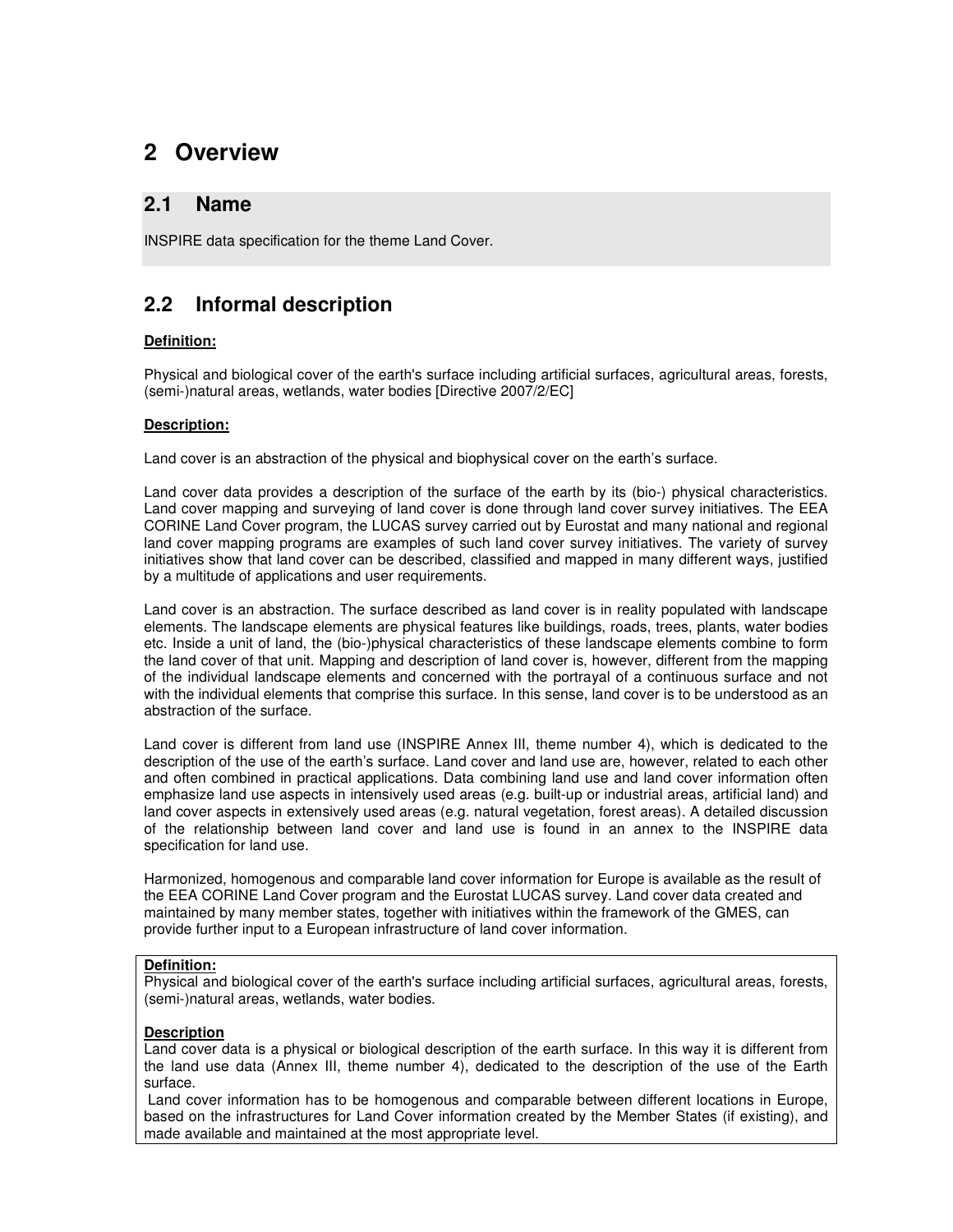A land cover data set consists of a collection of land cover units. These units may be points, polygons or raster cells (resulting in two core models, one for vector data and one for raster data). The land cover data set is also linked to a code list (e.g. the CORINE Land Cover code list). CORINE Land Cover as well as most regional and national land cover data sets, can be represented using one of the core models. Land cover information used in monitoring linked to EU agricultural policy (IACS), in carbon monitoring (LULUCF) and used in land and ecosystem accounting based on CORINE Land Cover (LEAC)

Entry in the INSPIRE registry: http://inspire.ec.europa.eu/theme/lc/

## **2.3 Normative References**

|                                                                                                                                                         | [Directive 2007/2/EC] Directive 2007/2/EC of the European Parliament and of the Council of 14 March<br>2007 establishing an Infrastructure for Spatial Information in the European<br>Community (INSPIRE) |  |  |
|---------------------------------------------------------------------------------------------------------------------------------------------------------|-----------------------------------------------------------------------------------------------------------------------------------------------------------------------------------------------------------|--|--|
| [ISO 19105]                                                                                                                                             | EN ISO 19105:2000, Geographic information -- Conformance and testing                                                                                                                                      |  |  |
| [ISO 19107]                                                                                                                                             | EN ISO 19107:2005, Geographic Information - Spatial Schema                                                                                                                                                |  |  |
| [ISO 19111]                                                                                                                                             | EN ISO 19111:2007 Geographic information - Spatial referencing by coordinates (ISO<br>19111:2007)                                                                                                         |  |  |
| [ISO 19113]                                                                                                                                             | EN ISO 19113:2005, Geographic Information - Quality principles                                                                                                                                            |  |  |
| [ISO 19115]                                                                                                                                             | EN ISO 19115:2005, Geographic information - Metadata (ISO 19115:2003)                                                                                                                                     |  |  |
| [ISO 19118]                                                                                                                                             | EN ISO 19118:2006, Geographic information - Encoding (ISO 19118:2005)                                                                                                                                     |  |  |
| [ISO 19123]                                                                                                                                             | EN ISO 19123:2007, Geographic Information - Schema for coverage geometry and<br>functions                                                                                                                 |  |  |
| [ISO 19125-1] EN ISO 19125-1:2004, Geographic Information - Simple feature access - Part 1: Common<br>architecture                                      |                                                                                                                                                                                                           |  |  |
| [ISO 19135]                                                                                                                                             | EN ISO 19135:2007 Geographic information - Procedures for item registration (ISO<br>19135:2005)                                                                                                           |  |  |
| [ISO 19138]                                                                                                                                             | ISO/TS 19138:2006, Geographic Information - Data quality measures                                                                                                                                         |  |  |
| [ISO 19139]                                                                                                                                             | ISO/TS 19139:2007, Geographic information - Metadata - XML schema implementation                                                                                                                          |  |  |
| [ISO 19144-1] ISO 19144-1:2009, Geographic information - Part 1: Classification system structure                                                        |                                                                                                                                                                                                           |  |  |
|                                                                                                                                                         | [ISO 19144-2] ISO/FDIS 19144-2:2012, Geographic information - Classification systems - Part 2 : Land<br>Cover Meta Language (LCML)                                                                        |  |  |
| [ISO 19157]                                                                                                                                             | ISO/DIS 19157, Geographic information - Data quality                                                                                                                                                      |  |  |
| [OGC 06-103r4]                                                                                                                                          | Implementation Specification for Geographic Information - Simple feature access -<br>Part 1: Common Architecture v1.2.1                                                                                   |  |  |
|                                                                                                                                                         | NOTE<br>This is an updated version of "EN ISO 19125-1:2004, Geographic information<br>- Simple feature access - Part 1: Common architecture".                                                             |  |  |
| [Regulation 1205/2008/EC] Regulation 1205/2008/EC implementing Directive 2007/2/EC of the<br>European Parliament and of the Council as regards metadata |                                                                                                                                                                                                           |  |  |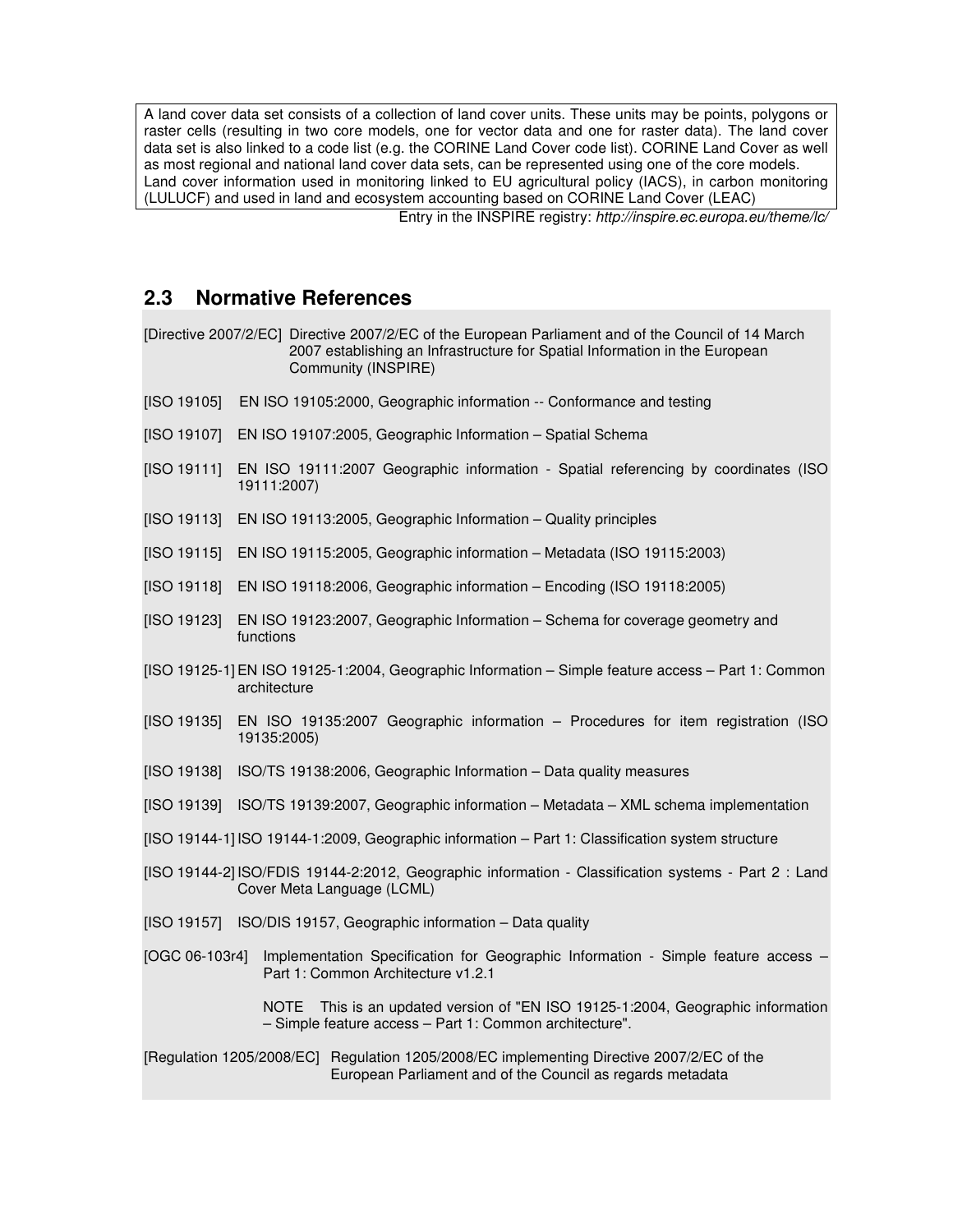| [Regulation 976/2009/EC] | Commission Regulation (EC) No 976/2009 of 19 October 2009 implementing<br>Directive 2007/2/EC of the European Parliament and of the Council as<br>regards the Network Services                                                           |
|--------------------------|------------------------------------------------------------------------------------------------------------------------------------------------------------------------------------------------------------------------------------------|
|                          | [Regulation 1089/2010/EC] Commission Regulation (EU) No 1089/2010 of 23 November 2010<br>implementing Directive 2007/2/EC of the European Parliament and of the<br>Council as regards interoperability of spatial data sets and services |

## **2.4 Terms and definitions**

General terms and definitions helpful for understanding the INSPIRE data specification documents are defined in the INSPIRE Glossary<sup>13</sup>.

Specifically, for the theme Land Cover, the following terms are defined:

### **(1) Classification System**

System for assigning objects to classes, in accordance with ISO 19144-1:2012.

Classification is an abstract representation of real world phenomena (i.e. the situation in the field) using classifiers. A classification is a systematic framework with the names of the classes and the definitions used to distinguish them, and the relation between classes. Classification thus necessarily involves definition of class boundaries that must be clear and based upon objective criteria.

#### **(2) Discrete Coverage**

Coverage that returns the same feature attribute values for every direct position within any single spatial object, temporal object or spatiotemporal object in its domain, in accordance with EN ISO 19123:2007.

NOTE The domain of a discrete coverage consists of a finite set of spatial, temporal, or spatiotemporal objects

### **(3) Land Cover Object**

Spatial object (point, pixel or polygon) where the land cover has been observed.

#### **(4) Legend**

Application of a classification in a specific area using a defined mapping scale and specific data set [UNFAO LCCS 2:2005].

A legend is the application of a classification in a specific area using a defined mapping scale and specific data set. Therefore, a legend may contain only a proportion, or subset, of all possible classes of the classification.A legend shall be

scale dependent, and source dependent.

[ISO 19144-1]

#### **(5) Minimal Mapping Unit**

Smallest area size of a polygon allowed to be represented in a particular land cover data set.

#### **(6) Mosaic**

Group of land cover classes assigned to the same land cover object at a same time. A covered percentage may be affected to each LC class.

#### **(7) Nomenclature**

A list of codes and corresponding names and definitions for all the valid classes resulting from a classification system.

#### **(8) Situation**

 $\overline{\phantom{a}}$ 

<sup>&</sup>lt;sup>13</sup> The INSPIRE Glossary is available from http://inspire-registry.jrc.ec.europa.eu/registers/GLOSSARY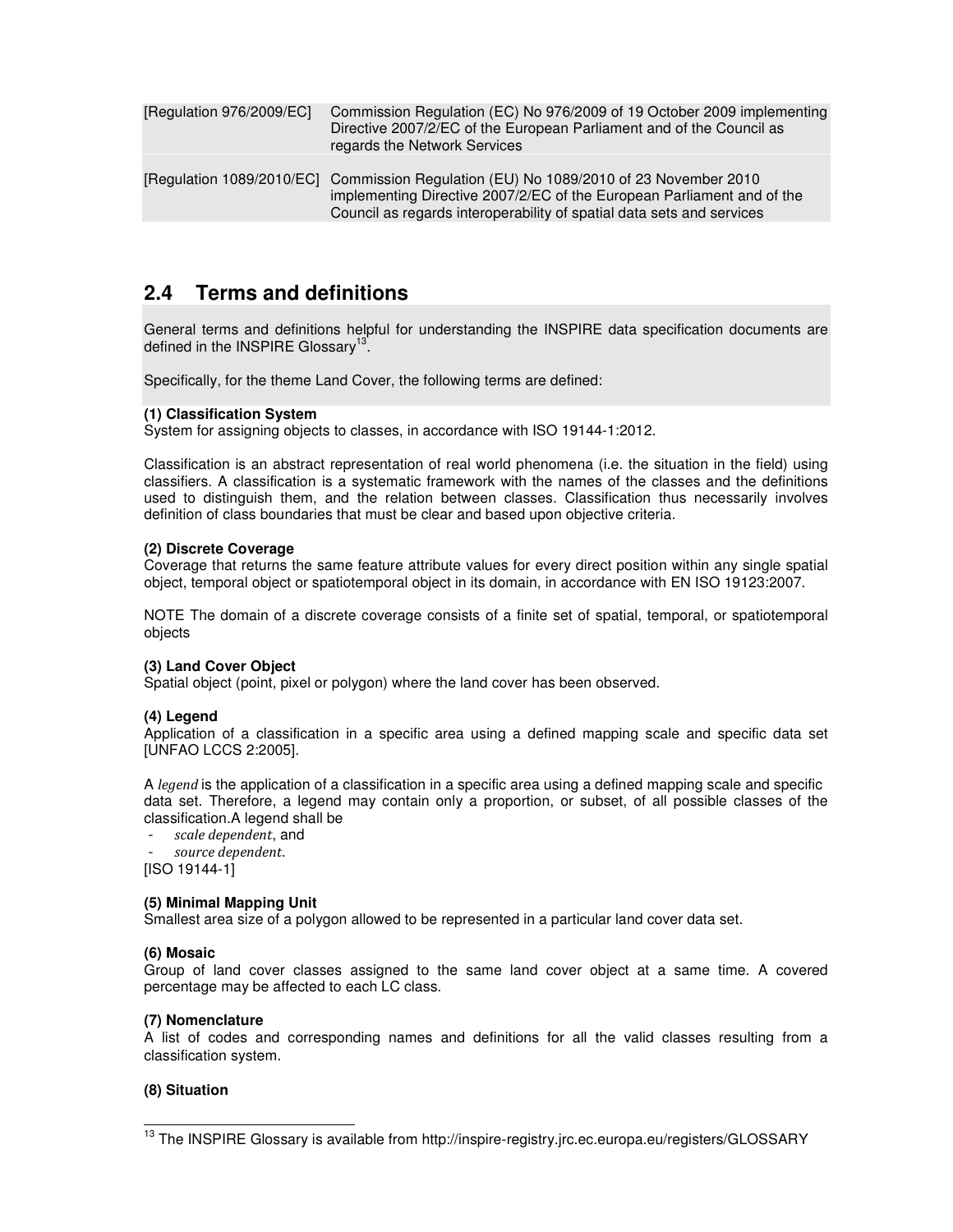State of a particular land cover object at a particular point in time.

NOTE: Any particular polygon may then support more than one classification class, each corresponding to a specific observation at a particular point in time.

#### **(9) Tessellation**

Partitioning of a space into a set of conterminous subspaces having the same dimension as the space being partitioned [ISO 19123].

NOTE A tessellation in a 2D space consist of a set of non-overlapping polygons that entirely cover a region of interest.

## **2.5 Symbols and abbreviations**

| <b>ATS</b>    | <b>Abstract Test Suite</b>                          |
|---------------|-----------------------------------------------------|
| <b>CLC</b>    | <b>CORINE Land Cover</b>                            |
| <b>CORINE</b> | Coordination of information on the environment      |
| EC            | European Commission                                 |
| <b>EEA</b>    | European Environmental Agency                       |
| ETRS89        | European Terrestrial Reference System 1989          |
|               | ETRS89-LAEA Lambert Azimuthal Equal Area            |
| <b>EVRS</b>   | European Vertical Reference System                  |
| <b>FAO</b>    | Food and Agricultural Organization                  |
| <b>GCM</b>    | General Conceptual Model                            |
| <b>GMES</b>   | Global Monitoring for Environment and Security      |
| GML           | Geography Markup Language                           |
| <b>IACS</b>   | <b>Integrated Administration and Control System</b> |
| <b>IGBP</b>   | International Geosphere-Biosphere Programme         |
| IR.           | Implementing Rule                                   |
| <b>ISDSS</b>  | Interoperability of Spatial Data Sets and Services  |
| <b>ISO</b>    | International Organization for Standardization      |
| <b>ISO</b>    | International Standard Organization                 |
| <b>ITRS</b>   | International Terrestrial Reference System          |
| LAT           | Lowest Astronomical Tide                            |
| LC            | <b>Land Cover</b>                                   |
| <b>LCCS</b>   | Land Cover Classification System                    |
| <b>LCML</b>   | Land Cover Meta Language                            |
| LEAC          | Land and Ecosystem Accounting                       |
| <b>LMO</b>    | Legally Mandated Organisation                       |
| <b>LPIS</b>   | Land Parcel Identification System                   |
| LU            | Land Use                                            |
| <b>LUCAS</b>  | Land Use/Cover Area Frame Survey by EUROSTAT        |
| <b>LULUCF</b> | Land Use, Land Use Change and Forestry              |
| <b>MMU</b>    | Minimal Mapping Unit                                |
| <b>OCL</b>    | <b>Object Constraint Language</b>                   |
| <b>SDI</b>    | Spatial Data Infrastructure                         |
| <b>SDIC</b>   | Spatial Data Interest Community                     |
| TG            | <b>Technical Guidance</b>                           |
| <b>TWG</b>    | <b>Thematic Working Group</b>                       |
| <b>UML</b>    | Unified Modeling Language                           |
| <b>UTC</b>    | <b>Coordinated Universal Time</b>                   |
| <b>XML</b>    | EXtensible Markup Language                          |

## **2.6 How the Technical Guidelines map to the Implementing Rules**

The schematic diagram in Figure 2 gives an overview of the relationships between the INSPIRE legal acts (the INSPIRE Directive and Implementing Rules) and the INSPIRE Technical Guidelines. The INSPIRE Directive and Implementing Rules include legally binding requirements that describe, usually on an abstract level, what Member States must implement.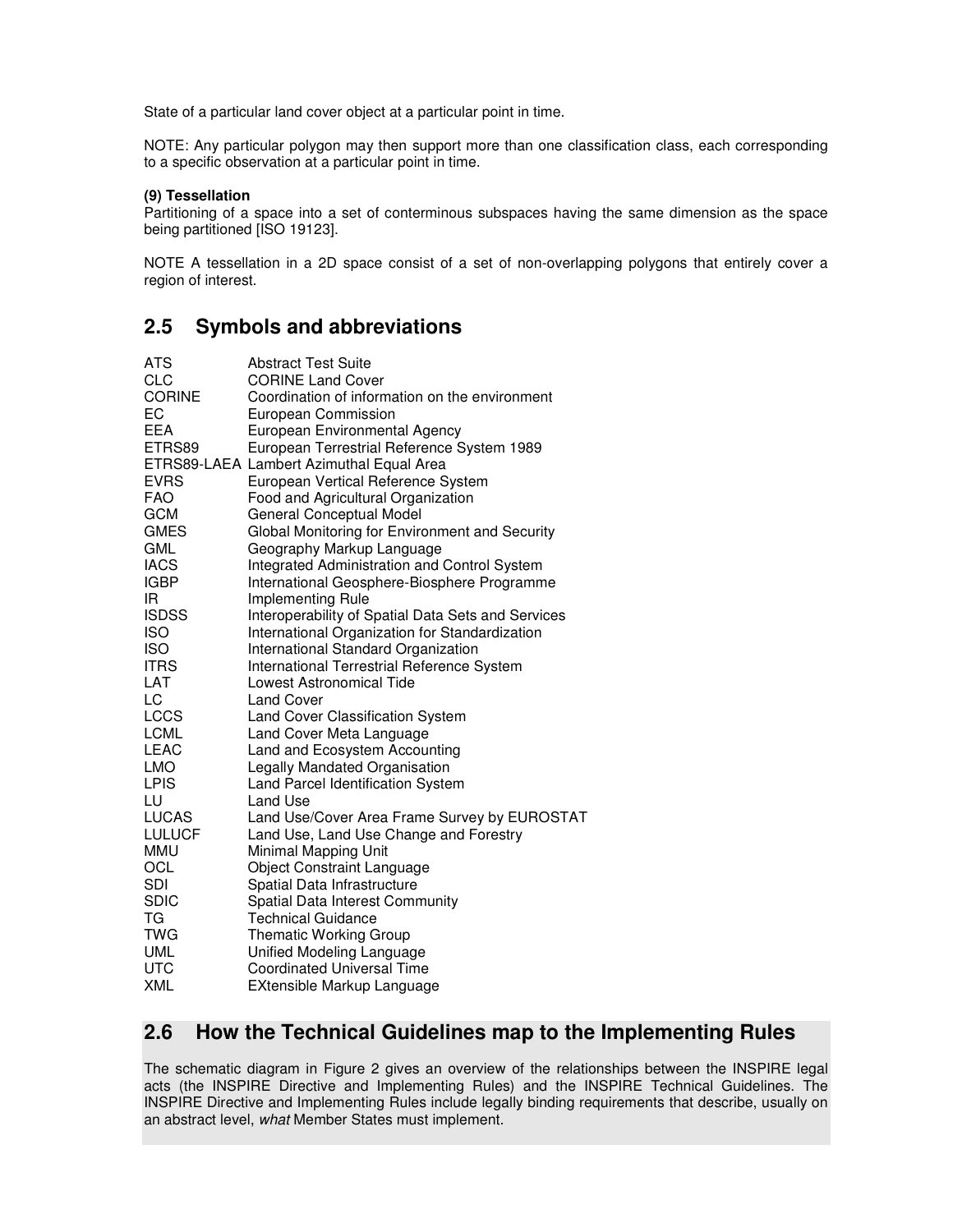In contrast, the Technical Guidelines define how Member States might implement the requirements included in the INSPIRE Implementing Rules. As such, they may include non-binding technical requirements that must be satisfied if a Member State data provider chooses to conform to the Technical Guidelines. Implementing these Technical Guidelines will maximise the interoperability of INSPIRE spatial data sets.



**Figure 2 - Relationship between INSPIRE Implementing Rules and Technical Guidelines** 

## **2.6.1 Requirements**

The purpose of these Technical Guidelines (Data specifications on Land Cover) is to provide practical guidance for implementation that is guided by, and satisfies, the (legally binding) requirements included for the spatial data theme Land Cover in the Regulation (Implementing Rules) on interoperability of spatial data sets and services. These requirements are highlighted in this document as follows:

> **IR Requirement**  Article / Annex / Section no. **Title / Heading**

This style is used for requirements contained in the Implementing Rules on interoperability of spatial data sets and services (Commission Regulation (EU) No 1089/2010).

For each of these IR requirements, these Technical Guidelines contain additional explanations and examples.

NOTE The Abstract Test Suite (ATS) in Annex A contains conformance tests that directly check conformance with these IR requirements.

Furthermore, these Technical Guidelines may propose a specific technical implementation for satisfying an IR requirement. In such cases, these Technical Guidelines may contain additional technical requirements that need to be met in order to be conformant with the corresponding IR requirement when using this proposed implementation. These technical requirements are highlighted as follows: